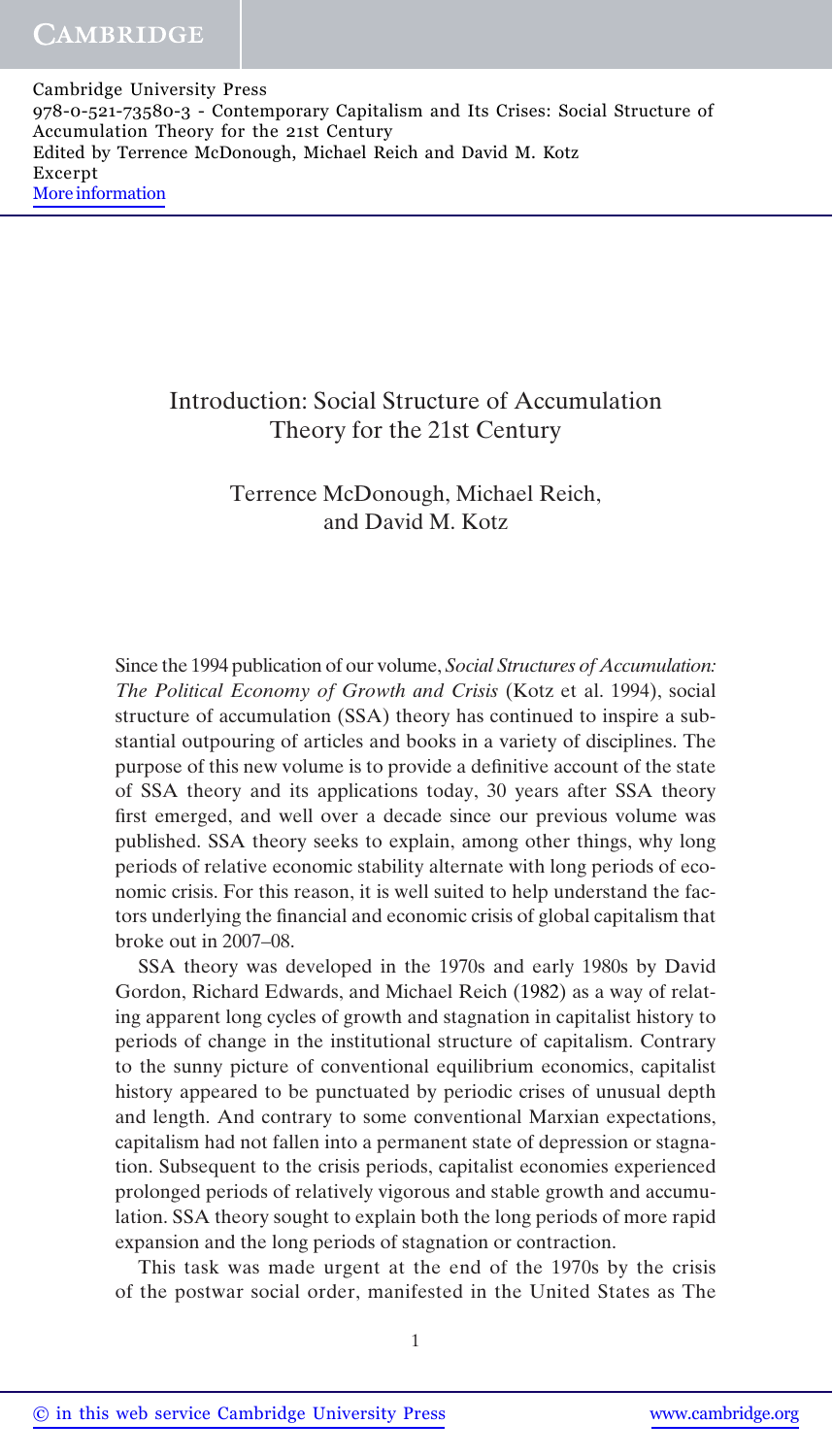2 *McDonough et al.*

Great Stagflation. The concurrence of high levels of unemployment and inflation in the United States challenged the inherited Keynesian orthodoxy and prompted a period of innovation in economic theory. Monetarism, rational expectations, and post-Keynesianism emerged around this time. SSA theory constituted another, alternative response.

SSA theory understood the postwar expansion to result from the inauguration of a new stage of capitalism at the end of World War II, analogous to the monopoly capitalist stage initiated at the turn of the twentieth century and identified by Baran and Sweezy, Ernest Mandel, and others. SSA theory analyzed The Great Stagflation as the crisis of this postwar stage of capitalism (Gordon, Edwards, and Reich 1982; Bowles, Gordon, and Weisskopf 1990). More generally, SSA theory explains alternating periods of growth and stagnation in capitalist history in terms of new stages of capitalism and their subsequent crises. Each new stage of capitalism is characterized by a new SSA.

SSA theory is rooted in both Marxian and Keynesian macroeconomic insights. Marxian economics sees capitalism as an inherently conflictual system, characterized by crisis tendencies brought about by such factors as the conflict between classes, most prominently between workers and capitalists, and competition among capitalists. These crisis tendencies can appear in a number of concrete blockages to the accumulation process. Keynesian economics sees the investment decision as inherently unstable, subject to large fluctuations due to changing expectations and periodic imbalances between the financial and real economies, and prone to self-reinforcing periods of stagnation and depression.

SSA theory argues that these inherent problems can be attenuated through the construction of sets of institutions that mitigate and channel class conflict and stabilize capitalists' long-run expectations. Institutions in this sense are conceived of broadly and can be economic, political, ideological, or cultural in character. The particular organization of markets and the structure of competition are examples of economic institutions. The state, including its various organs and associated policies, is the site of the most prominent examples of political institutions. Ideological and cultural institutions include political ideologies, the higher education system, and systems of religious belief. The economic, political, ideological, and cultural institutions of any social structure of accumulation are mutually compatible and generally supportive of each other as well as supportive of the accumulation process. Thus, each SSA constitutes a relatively unified structure.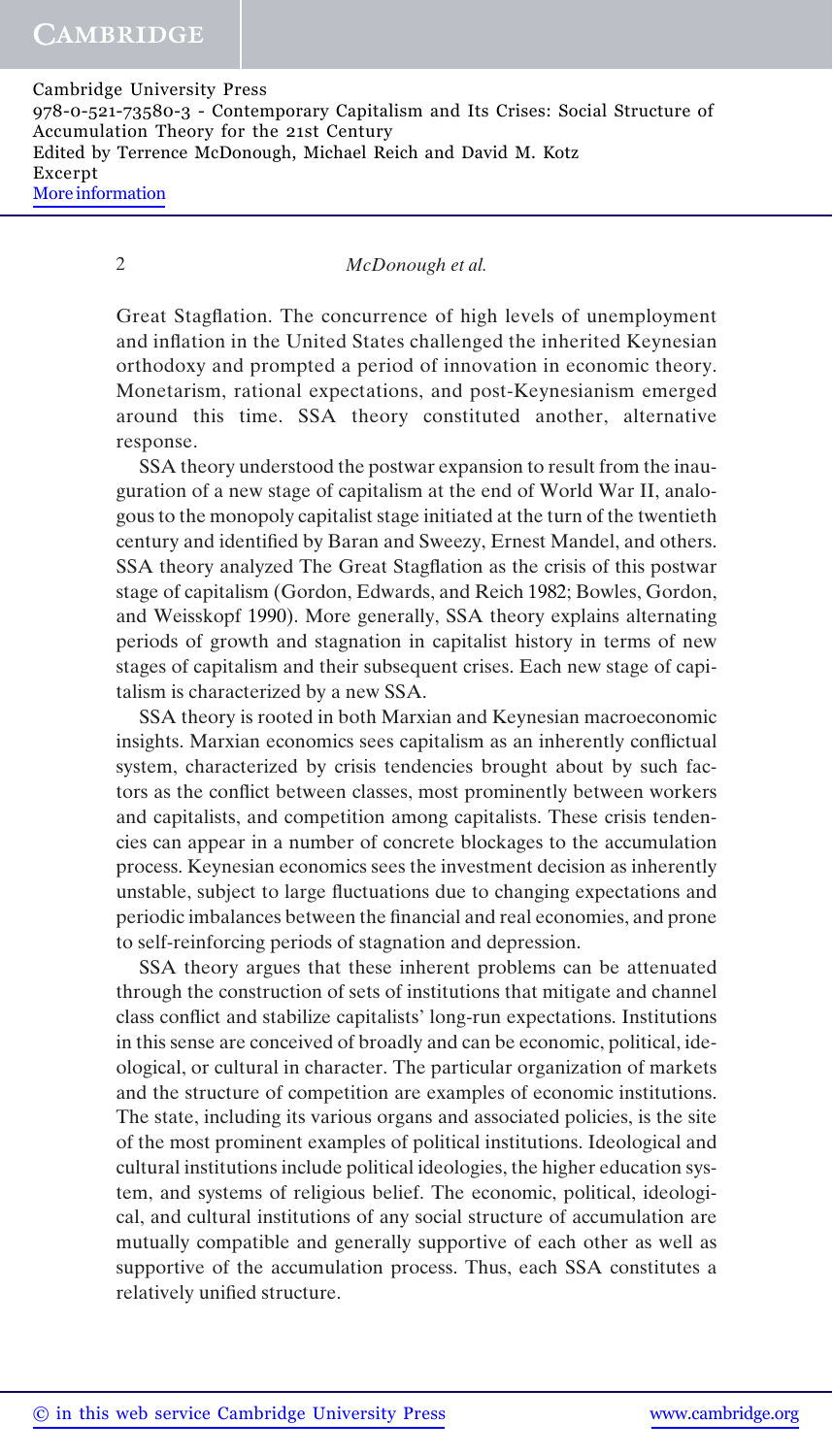#### *Introduction: SSA Theory for the 21st Century* 3

When a social structure of accumulation is in place, many of the determinants of the profit rate are secured, and long-run expectations of profitability are stabilized. Higher levels of investment lead to expansion and growth. Initially, this expansionary dynamic reinforces the SSA and provides resources that can be devoted to its consolidation. However, over time the process of expansion eventually undermines the accumulation process. This undermining can result from intensifying class conflict, increasing competition in product and resource markets, the saturation of markets, or any of a number of other causes, some of which are general tendencies of capitalism, while others are specific to individual SSAs. As institutions are destabilized, profits and profit expectations fall, leading to declines in investment rates. The decline in resources then further undermines the institutions of the SSA. The integrated character of the SSA accelerates the decline as failing institutions destabilize each other. The SSA ceases to underpin accumulation, and the economy enters into a long period of stagnation.

Under conditions of stagnation, conflict increasingly focuses on restoring the conditions for renewed profitability and accumulation. Since different classes and social forces favor different programs, and new initiatives are often tentative and may be blocked, a successful set of institutions must include political and ideological innovations as well as economic ones. The construction of the new SSA therefore requires a long period of time and as a result the period of stagnation is usually lengthy. Eventually, however, one political-economic program is able to defeat its rivals, or an historic compromise is reached. A new SSA is constructed, and more rapid accumulation begins again.

The SSA school has produced analyses of U.S. history that illustrate this dynamic process.<sup>1</sup> In the mid to late nineteenth century, a competitive SSA was dominated by a market structure of small and medium-size firms. Labor control strategies were simple and direct, resisted eventually through craft union organization. The state provided infrastructure but overall maintained a laissez faire position. Trade constituted the dominant form of international economics relations, and the dominant ideology consisted of classical liberalism. While there are some differences in the SSA school over which factors were most important in undermining this SSA, analysts have pointed to falling prices due to unrestrained competition, rising real wages, excess capacity created in the competitive

<sup>&</sup>lt;sup>1</sup> There are differences in the SSA literature concerning the precise character and time path of the various SSAs in U.S. history. Here we present one common account.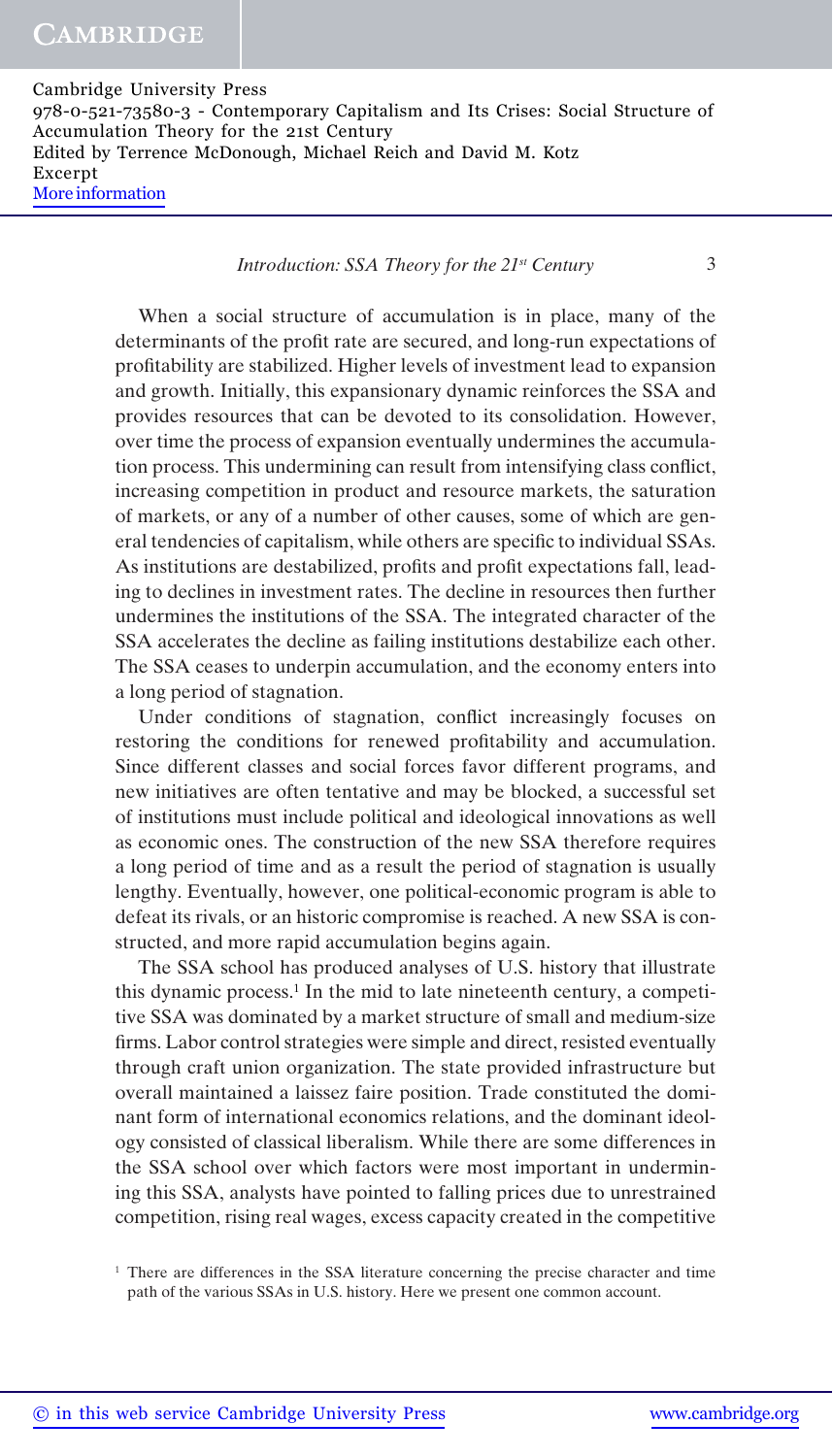## 4 *McDonough et al.*

struggle, and conflicts over the role of gold and the structure of finance, which led to a profit squeeze. This crisis was resolved through the creation of a new monopoly SSA, characterized by an oligopolistic market structure, weak unions, U.S. expansionism in Latin America and Asia, and the creation of the Federal Reserve System. This SSA then ended in the Great Depression, with the SSA literature citing such causes as inadequate demand due to wages rising more slowly than profits, the collapse of a speculative bubble in the stock market, and the exclusion of the United States from areas of further overseas expansion.

The Great Depression then led to a long period of institutional reform, including new regulations in finance and an expanded role of the state in the economy. The economy did not revive fully until the economic stimulus of war production in the 1940s. The new SSA was consolidated following the end of World War II, with the institution of the Keynesian welfare/warfare state, industrial unions strong enough to impose a limited "capital-labor accord," U.S. international dominance, and a new Cold War ideology. The Great Stagflation of the 1970s marked the beginning of the end of the boom period. The decline and disintegration of the postwar SSA was visible in a squeeze on profits, an end to the capitallabor accord, a price/wage spiral, rising international disorder due to increasing European and Japanese competition, the end of the Bretton Woods system of fixed exchange rates, and two episodes of very rapid increases in oil prices. Beginning in the 1980s a new SSA, which we call the contemporary SSA, was established. We discuss the contemporary SSA in detail below and throughout this volume.

SSA theory bears a strong family resemblance to two other influential attempts to come to terms with the political economy of our time. These are Regulation Theory, which developed in France, and the Varieties of Capitalism School, as systematized by Peter Hall and David Soskice.

# Regulation Theory

Although the term regulation had earlier been borrowed from systems theory by French Marxist scholars, regulation theory effectively began with Michel Aglietta's *A Theory of Capitalist Regulation,* published in French in 1976, and was developed subsequently by other French scholars, including Robert Boyer. Aglietta defines part of his project as seeking to show "that the institutionalization of social relations under the effect of class struggles is the central process of their reproduction (Aglietta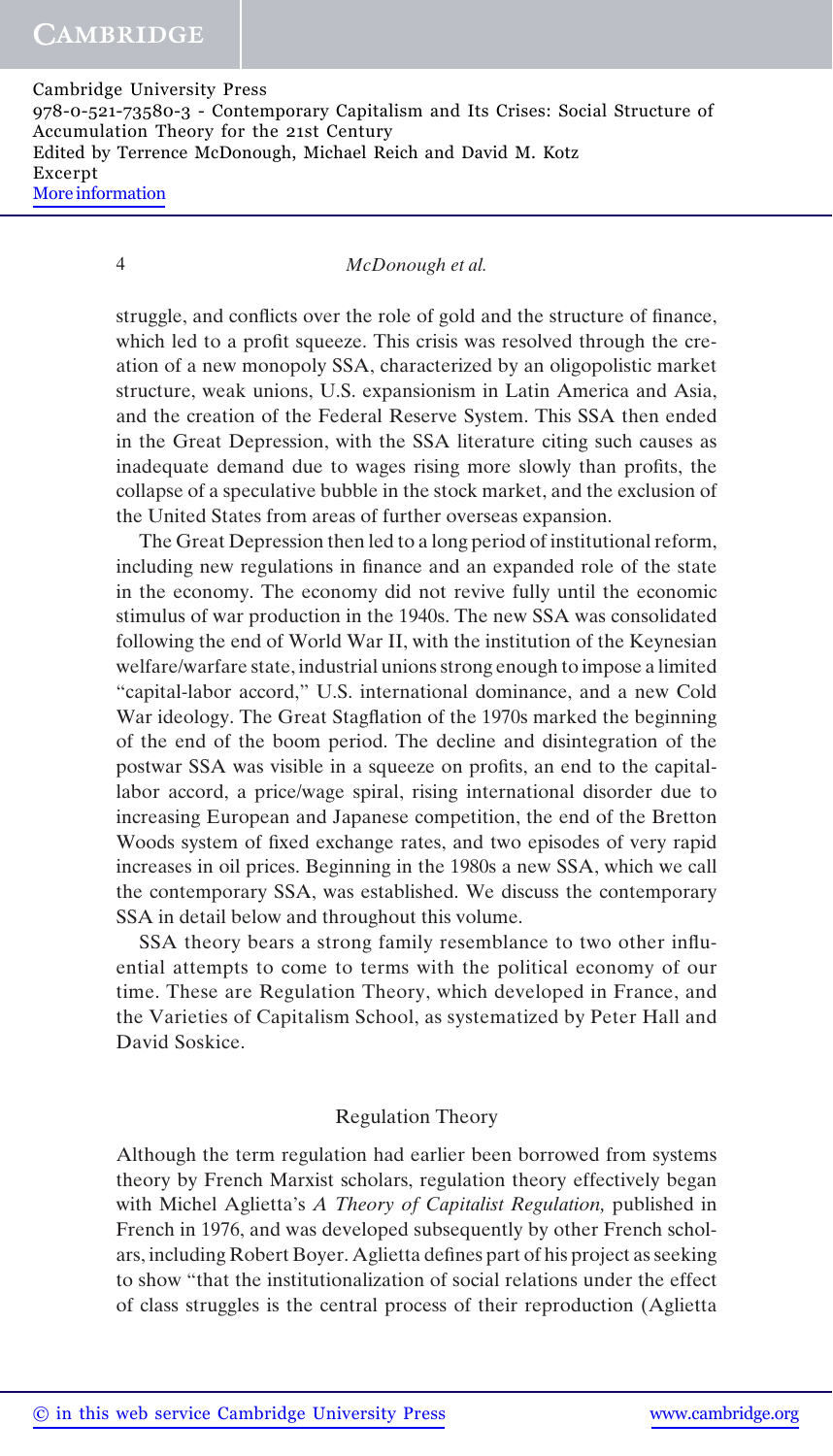#### *Introduction: SSA Theory for the 21st Century* 5

1979: 29)." He applies this understanding to capitalist regulation and crises (Aglietta 1979: 19):

This theoretical position will enable us to conceive crises as ruptures in the continuous reproduction of social relations, to see why periods of crisis are periods of intense social creation, and to understand why the resolution of a crisis always involves an irreversible transformation of the mode of production.

Subsequently, Robert Boyer emerged as a leading figure of what was referred to as the Parisian school of regulation theory. In a concise introduction to this work, Boyer (1990) carefully defines a number of intermediate concepts. The first concept, the regime of accumulation, includes the organization of production, the distribution of the value produced, and a related composition of social demand that is consistent with production possibilities. The regime of accumulation is conditioned and reproduced by further intermediate institutional forms, collected under five headings: forms of monetary constraint, configurations of the wage relation, forms of competition, position within the international regime, and forms of the state. These institutional forms together constitute the mode of regulation. The combination of the regime of accumulation and the mode of regulation is the mode of development. The objective of the regulation school is "to explain the rise and subsequent crises of modes of development" (Boyer 1990: 48).

The commonalities between regulation theory and SSA theory, which were discussed by Gordon and by Reich in presentations to Boyer's Paris seminars in the 1980s, led to joint work by Samuel Bowles and Robert Boyer (1988, 1990a, 1990b). Kotz (1994) identifies the similarities between the two approaches. He argues that both theories set out to explain long-run patterns of capital accumulation by analyzing the relationship between that process and the sets of social institutions that condition or regulate it. The SSA is roughly analogous to some combination of the regulation theory terms "regime of accumulation" and "mode of regulation." Both schools view capitalism "as moving through a series of stages, each characterized by a specific form of the accumulation process embedded in a particular set of institutions" (p. 86). Stages end in a long-term structural crisis that involves a significant reduction in the rate of accumulation over a prolonged period of time. These structural crises result from a failure of the institutions to continue to successfully secure the conditions of accumulation. The crisis ends when a new, more successful set of institutions is put in place.

Kotz observed that regulation theory maintained a closer fidelity to the Marxian perspective through its emphasis on production relations and the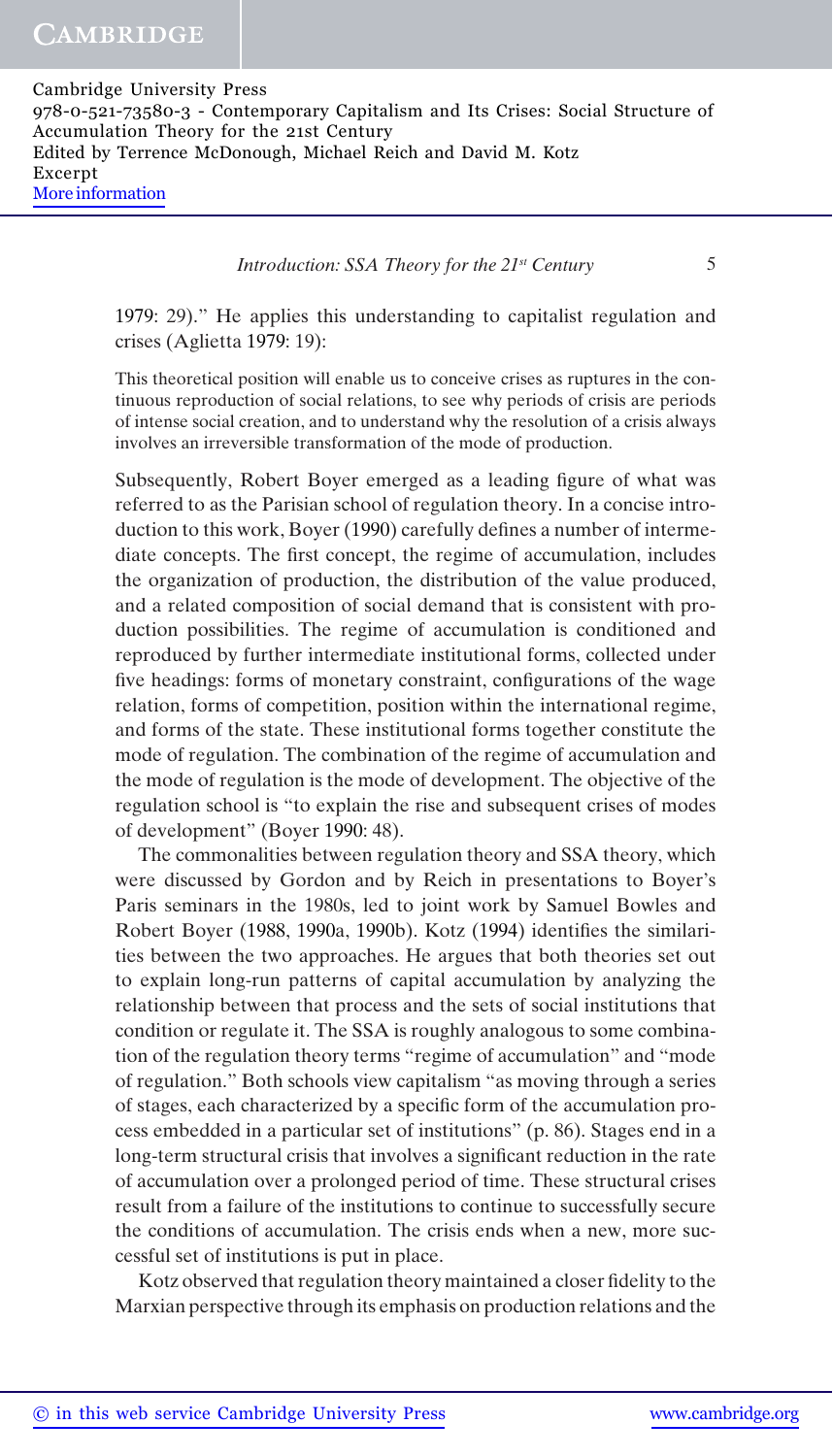6 *McDonough et al.*

class distribution of income rather than a more Keynesian concern with the determinants of the capitalist investment decision. Regulation theory located the origin of long-term crises within the regime of accumulation whereas SSA theory located the origin of the crisis in the breakdown of the institutions of the SSA (closer to the mode of regulation in regulation theory).

*Regulation Theory: The State of the Art*, edited by Boyer and Saillard (2002 [1995]), demonstrates the emergence of two distinct theoretical strands within the regulation school. Olivier Favereau (2002: 315) distinguishes between regulation theory 1, as "similar to the Marxist analysis of the capitalist mode of production," and regulation theory 2, as "separate from this analysis and based on dynamic aspects of institutional forms."

More recently, regulation theory has placed a greater emphasis on the role of institutions (found predominantly within the mode of regulation) both in constituting the period of successful regulation and in the emergence of crisis. Aglietta (1998: 56) summarizes these developments:

… the various mediation mechanisms are dovetailed to form the framework of a mode of regulation. This dovetailing does not happen automatically, because each of these organizations has its own rationale, the integrity of its own structures that makes it persevere in its perceived social role. That is why the coherence of a mode of regulation does not conform to any pre-established general law. It is a historically unique entity that may be called a growth regime. By contrast, the symptoms of exhaustion of a growth regime, heralding a period of uncertainty, crisis and change, must be sought in malfunctions of the interaction between mediation mechanisms.

This formulation shifts the dynamics of the formation of the "growth regime" into the realm of the dynamic interaction of the institutions. The "general laws" of accumulation no longer dominate, and each growth regime is historically unique, constituted by the coherence of the institutions that make it up. Similarly, the malfunctioning interaction of the institutions – or "mediation mechanisms" – inaugurates the crisis of the growth regime. The description of the constitution and decay of capitalist social structures and the resulting alternating periods of expansion and crisis thus converges with the contingent description developed within the SSA approach.

#### The Varieties of Capitalism School

The Varieties of Capitalism (VoC) school, which was formulated by Peter Hall and David Soskice in 2001, draws upon a longer tradition of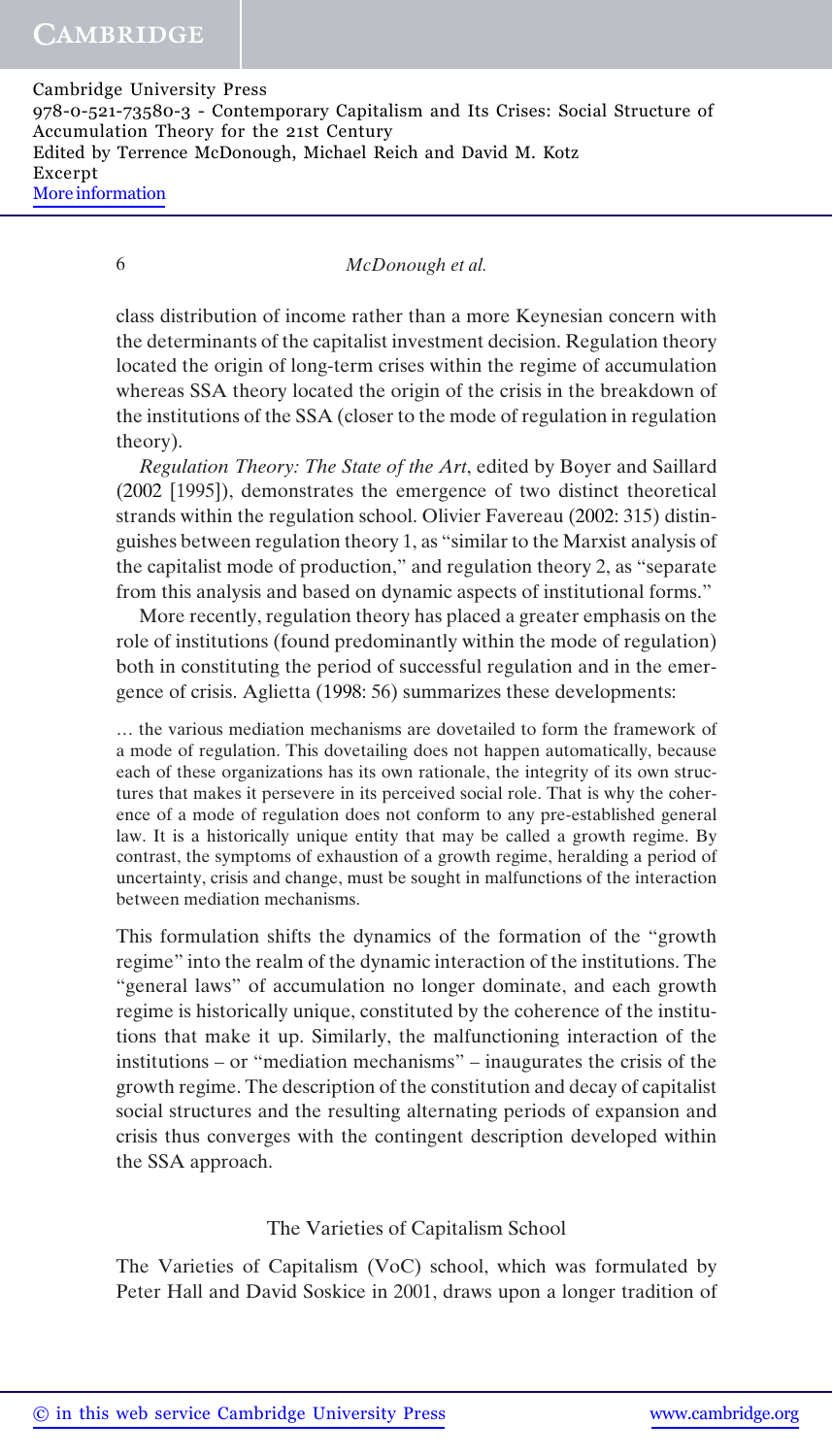*Introduction: SSA Theory for the 21<sup>st</sup> Century* 7

comparative analyses of European, U.S., and Japanese capitalisms (see Crouch and Streeck 1997; Hollingsworth and Boyer 1997). One such approach contrasts bank-centered and patient capitalism in Germany and Japan, with relatively strong states to shareholder-centered and impatient capitalism in the Anglo-American world, with relatively weak states. Another approach contrasts countries with relatively centralized employer and union structures, in which strong corporatist labor-management agreements could be negotiated, and those with more decentralized structures that would not be characterized as corporatist. The similarity of the VoC approach to both regulation theory and social structure of accumulation theory is evident in the following (Hall and Soskice 2001: 3):

During the 1980s and 1990s, a new approach to comparative capitalism that we will term a social systems of production approach gained currency. Under this rubric, we group analyses of sectoral governance, national innovation systems, and flexible production regimes … Influenced by the French regulation school, they emphasize the movement of firms away from mass production toward new production regimes that depend on collective institutions at the regional, sectoral, or national level.

In addition to the social system of production, Hall and Soskice also emphasize the character of the financial system and the role of the state in their analysis. As synthesized in their 2001 book (Hall and Soskice 2001), they identify two main extant variants of capitalism in the industrialized countries. The first, typified by the United States and the United Kingdom, and also including Australia, Canada, Ireland, and New Zealand, consists of a set of liberal market economies (LMEs). The second, typified by Germany, and also including Japan, Switzerland, Belgium, the Netherlands, Austria, and the Scandinavian countries, consists of a set of coordinated market economies (CMEs). Hall and Soskice (2001: 16) contend that "differences in the institutional framework of the political economy generate systematic differences in corporate strategies across LMEs and CMEs" and (p. 17) that the "presence of institutional complementarities reinforces the differences between liberal and coordinated market economies." Precisely, because of these complementarities, the VoC school contends that capitalist countries have not converged to a single Anglo-American model. Although a small amount of convergence toward the Anglo-American model occurred during the boom years that ended with the onset of the financial and economic crisis in 2007, the crisis has undermined the Anglo-American model itself. One type of capitalism has not yet proven to perform better or to dominate the other.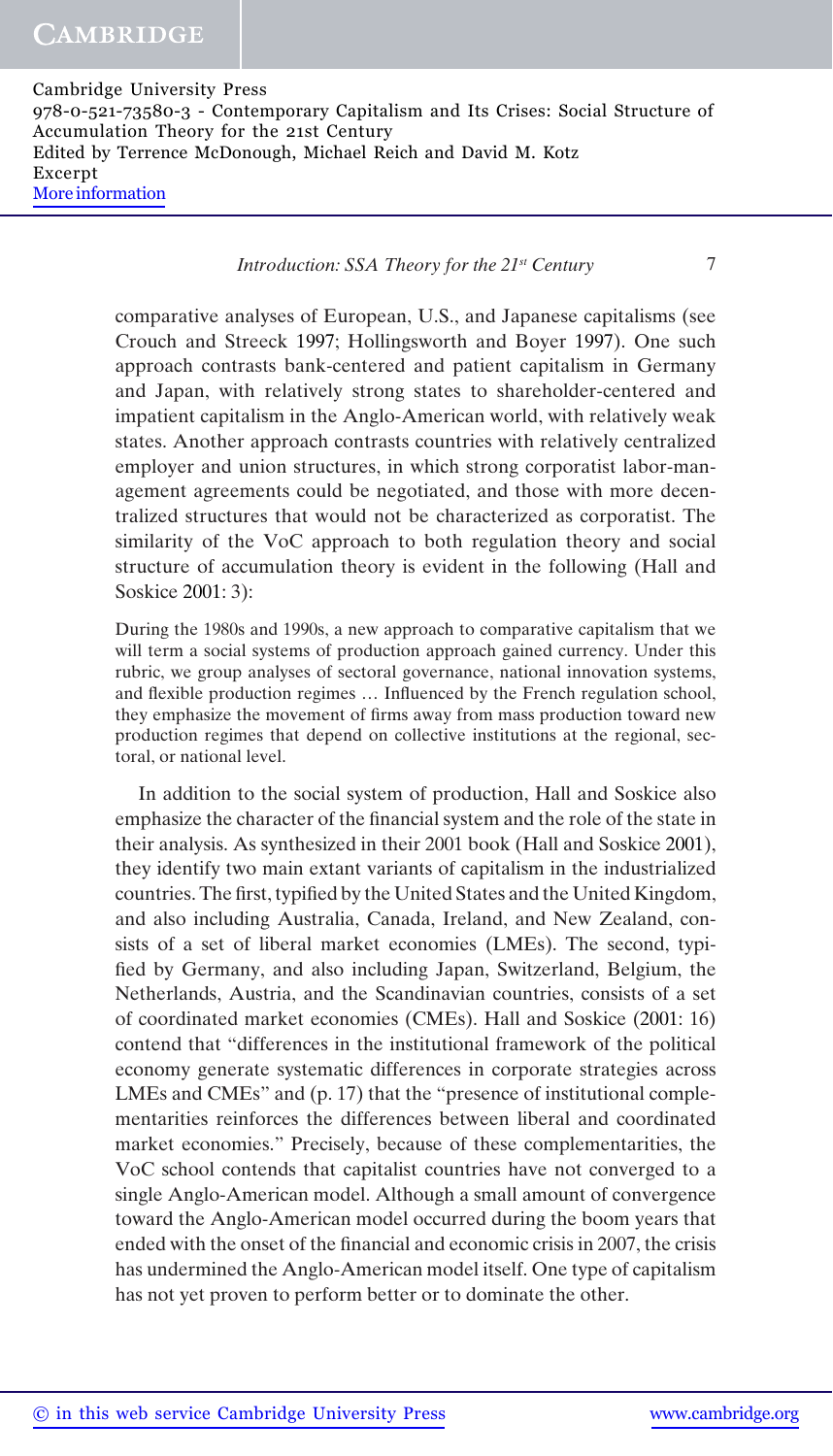## 8 *McDonough et al.*

By including in its purview relationships within and between firms, the character of the state, and the nature of the financial system, the VoC approach appears similar to the institutional focus of the SSA approach. Both approaches also emphasize that complementarities among institutions must be present for a system to be successful. The VoC approach has stimulated considerable research on the institutional frameworks of different national capitalisms (see, for example, Streeck and Thelen 2005). However, it has not addressed adequately the links among them – especially important in an era of globalized finance – and it has only recently begun to discuss how institutions have evolved over time, which is central to the SSA theory (Hancke et al. 2007, Hall and Thelen 2008). Nonetheless, it provides important analyses of the institutional variations that remain important in understanding specific countries and their policies.2 For this reason, it contributes to our understanding of models that the United States or the United Kingdom might seek to emulate in a period of economic crisis.

#### Recent Historical Developments

Since the publication of our 1994 volume on the SSA theory, five important historical developments have affected both SSA theory and our understanding of contemporary capitalism. First, a shift in institutions, policies, and ideas that began around 1980, often referred to as "neoliberalism," has proven to be a long-lasting albeit much-debated phenomenon.3 Second, the balance of power between workers and employers has shifted decisively in favor of employers. Third, the debate over whether capitalism had become significantly more globally integrated than in the past has been resolved in favor of the globalization position. Fourth, capitalism became much more financialized, in the sense that not only has the financial sector come to represent a greater share of economic output, finance has also inserted itself in and transformed much of the

<sup>2</sup> For a related approach that extends the comparative analysis to Japan, see Brown et al. (1997). Jacoby (2009) provides a detailed discussion of how finance and labor fit together in different institutional contexts.

<sup>&</sup>lt;sup>3</sup> The term "neoliberalism" requires some explanation for American readers. In U.S. political discourse, liberalism refers to a position that favors active government intervention in the economy to benefit ordinary people and restrain the power of business. In Europe, Latin America, and most of the rest of the world, liberalism means the opposite, referring to a policy of limited (although not a total absence of) state intervention in the economy and support for "free markets." The term neoliberalism draws on the latter meaning of liberalism.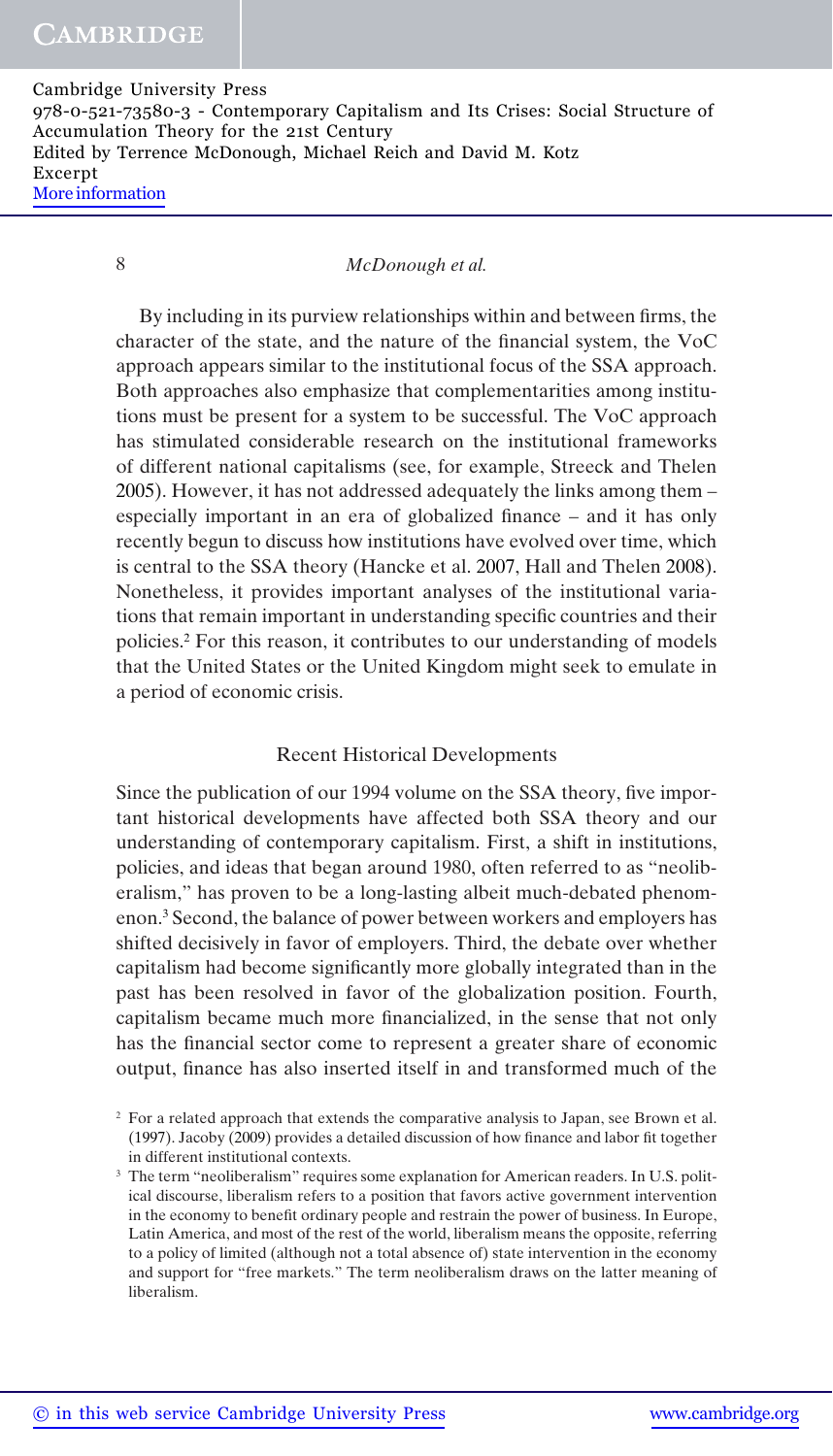#### *Introduction: SSA Theory for the 21<sup>st</sup> Century* 9

real economy. Fifth, the severe financial and economic crisis that erupted in 2007–8 appears, at the time of this writing (June 2009), to signal the beginning of the crisis phase of the contemporary SSA.

Neoliberalism is characterized by the deregulation of business, the privatization of state enterprises and responsibilities, the dismantling of social programs, the expansion of market forces into new corners of society, a much-weakened trade union movement, the return of unrestrained competition, and the rebirth of previously rejected free-market economic theories. The SSA school has grappled with how central all the institutions associated with neoliberalism are for the contemporary SSA. For some, many of the features of neoliberalism have operated only on the margins of many countries' institutions. For example, Glyn (2001) and Jacoby (2009) argue that the scope of neoliberal reforms was quite limited in much of Western Europe and Japan. Bowles, Edwards, and Roosevelt (2005, ch. 7) argue that the role of the state has not decreased in the United States; tax revenues have risen rather than declined since 1980 as a percentage of GDP and many of the regulatory activities of the state have not diminished. In their view, and those of others such as James Galbraith (2008), although political conservatives long clamored for a smaller state (and still do in theory), once they were in power and had more influence over the nature of state spending, they found it advantageous to redirect it rather than to rein it in. Chapters 2 (Lippitt), 3 (Wolfson and Kotz), and 4 (Kotz and McDonough) in this volume argue against this view, making the case that neoliberalism has been central to a new SSA.

A consensus has emerged that a rapid decline of worker power began in the 1980s in the United States and the United Kingdom and spread to Continental Europe and Japan in the 1990s. This shift occurred partly because of employer offensives against unions and partly because of the increased threat and reality of relocating jobs offshore. As a result, labor's share of income declined in all these countries and inequality among workers increased too (Reich 2008a, b; Brown et al. 2009). In the United States, owners of capital and top executives were able to claim most of the growth in income that was generated by increased productivity. Consumption for broad sectors of the working population did increase, but only by taking on increased debt. Income growth for the very rich was not matched by a comparable growth in real investment and instead led to a series of financial bubbles.

In the 1980s and 1990s, many analysts argued that capitalism had entered a new stage of globalization. Those who initially doubted this claim cited